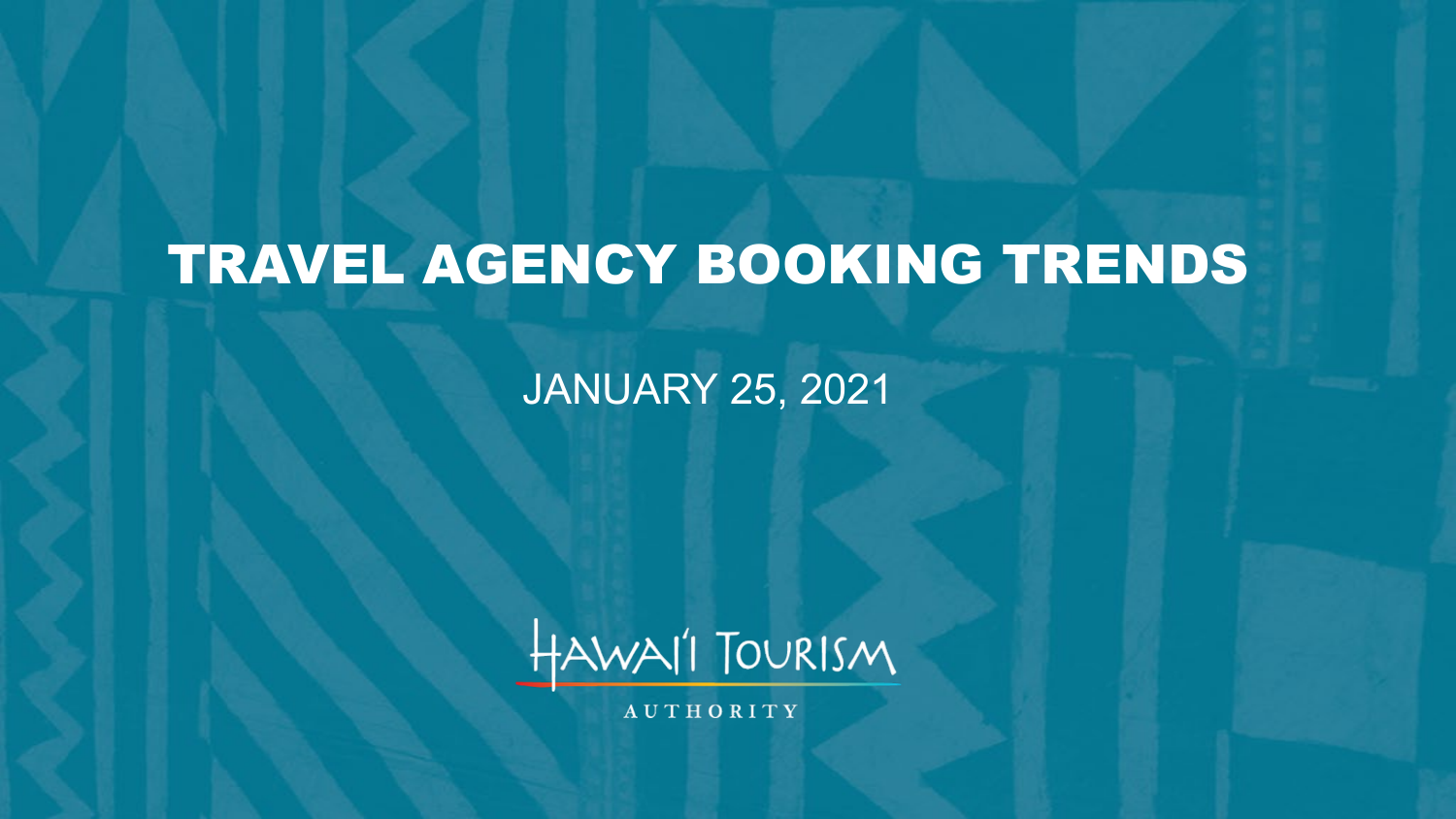# Global Agency Pro

- HTA subscribes to Global Agency Pro, an online travel distribution system consisting of Travel Agency data
- Global Agency Pro provides access to over 90% of the world's Travel Agency airline transactions
- The database consists of five years of historical ticketing data and one year of advance purchase data
- The information is updated daily with a recency of two days prior to current date

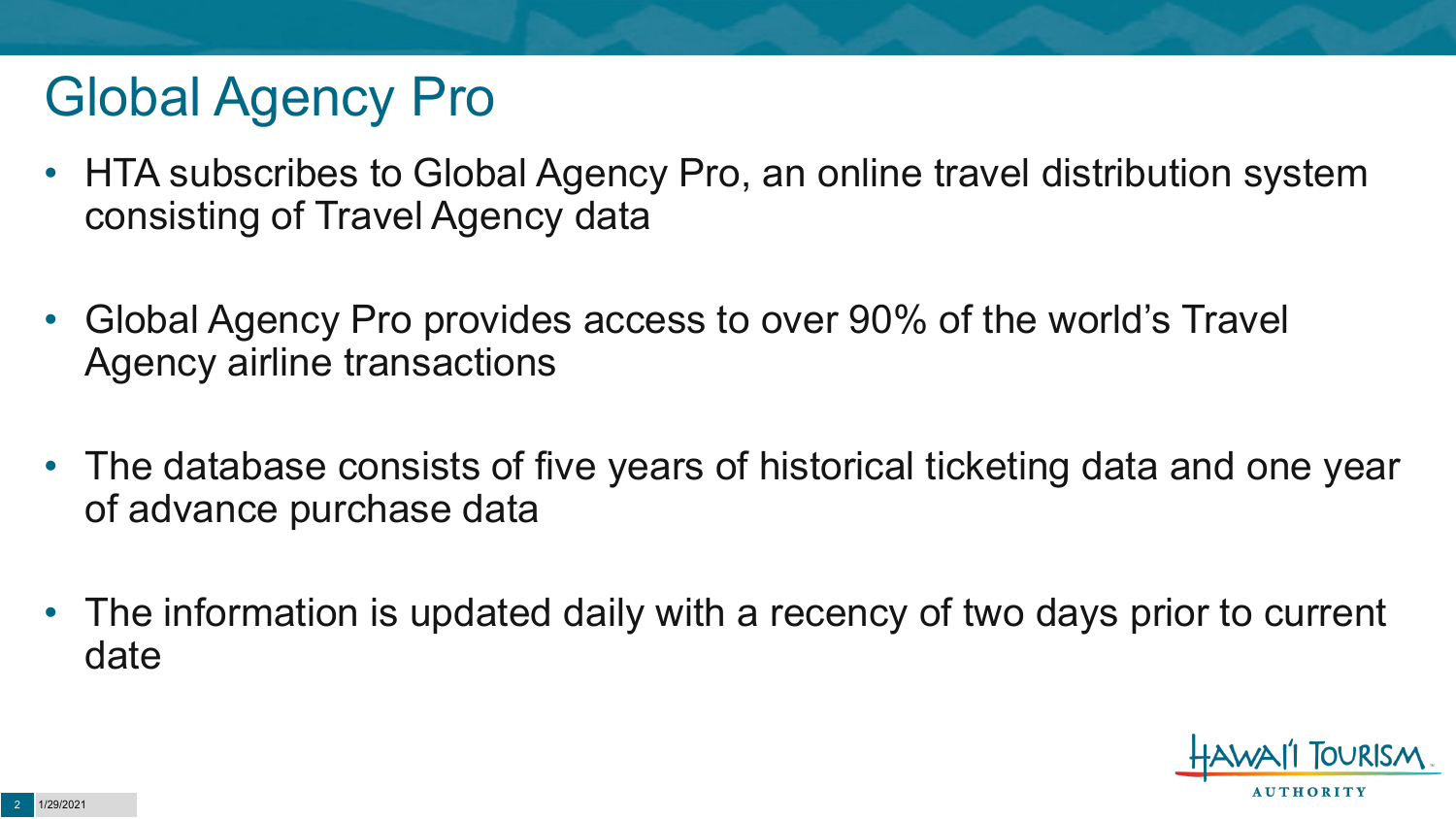# Global Agency Pro Index

### • Bookings

- Net sum of the number of visitors (i.e., excluding Hawai'i residents and inter-island travelers) from Sales transactions counted, including Exchanges and Refunds.
- Booking Date
- The date on which the ticket was purchased by the passenger. Also known as the Sales Date

### • Travel Date

– The date on which travel is expected to take place.

### • Point of Origin Country

– The country which contains the airport at which the ticket started

### • Travel Agency

– Travel Agency associated with the ticket is doing business (DBA)

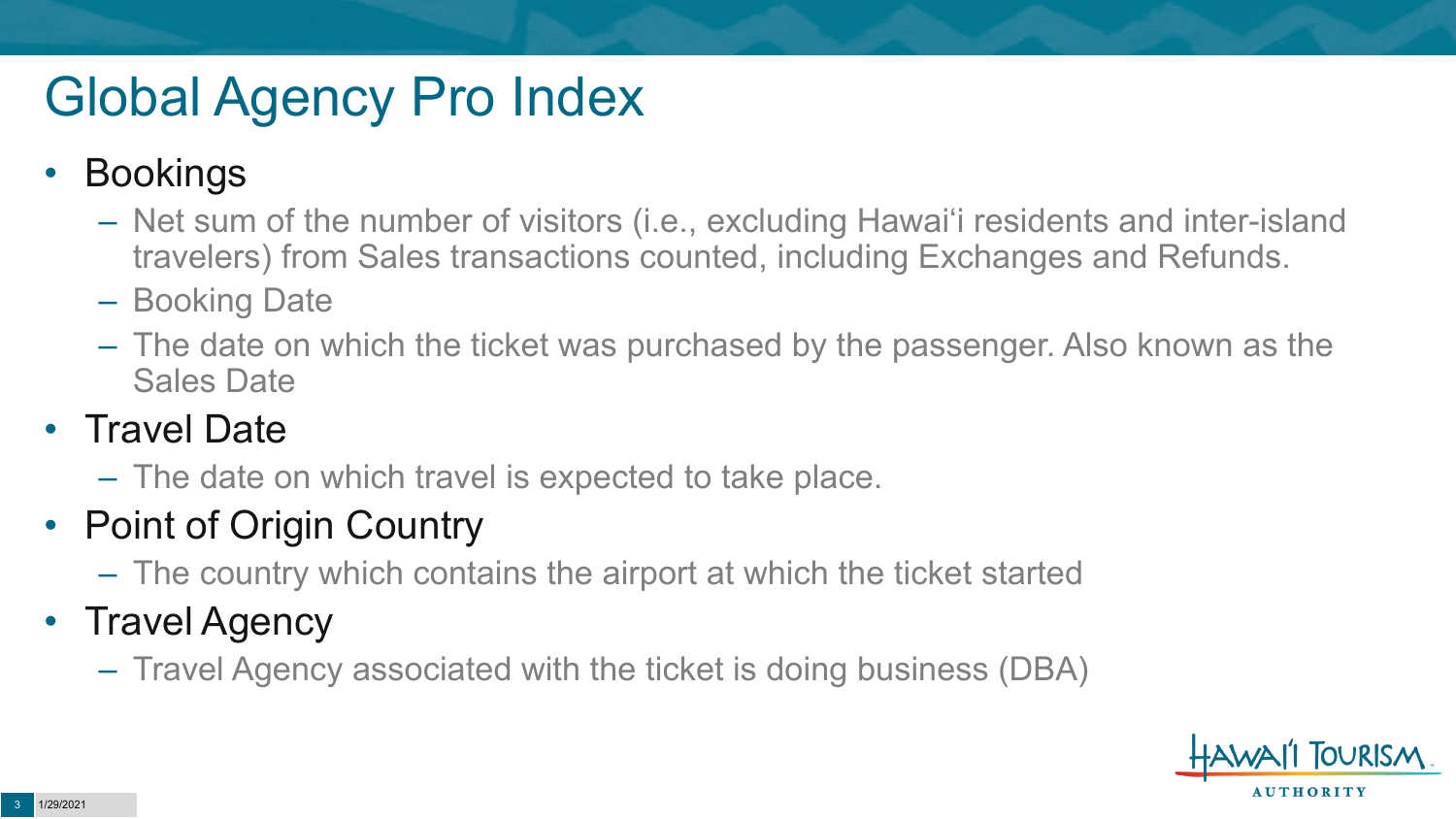US

#### Travel Agency Booking Pace for Future Arrivals, by Month

#### Travel Agency Booking Pace for Future Arrivals, by Quarter



250,000





Source: Global Agency Pro as of 01/23/21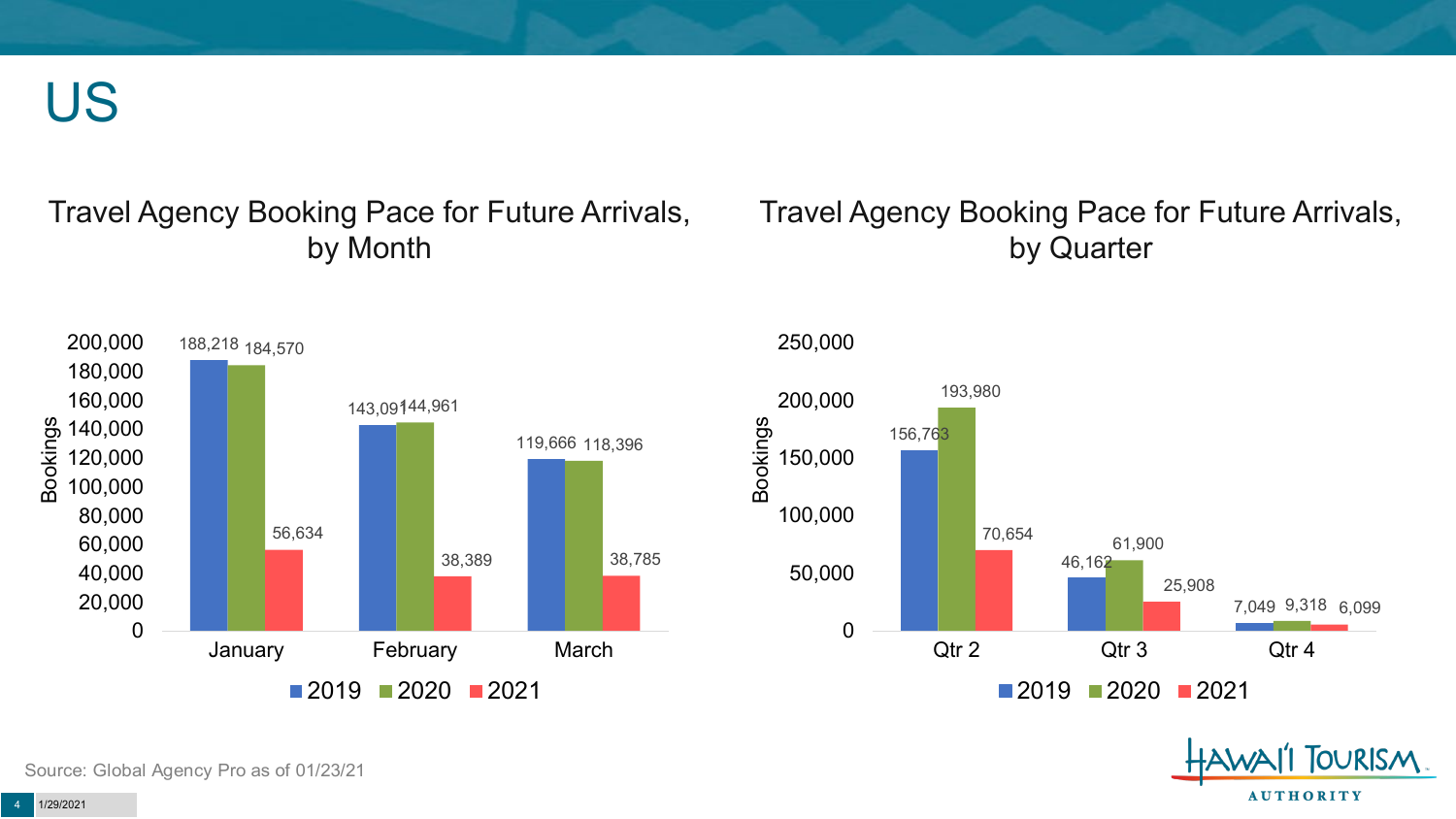

#### Travel Agency Booking Pace for Future Arrivals, by Month

#### Travel Agency Booking Pace for Future Arrivals, by Quarter





Source: Global Agency Pro as of 01/23/21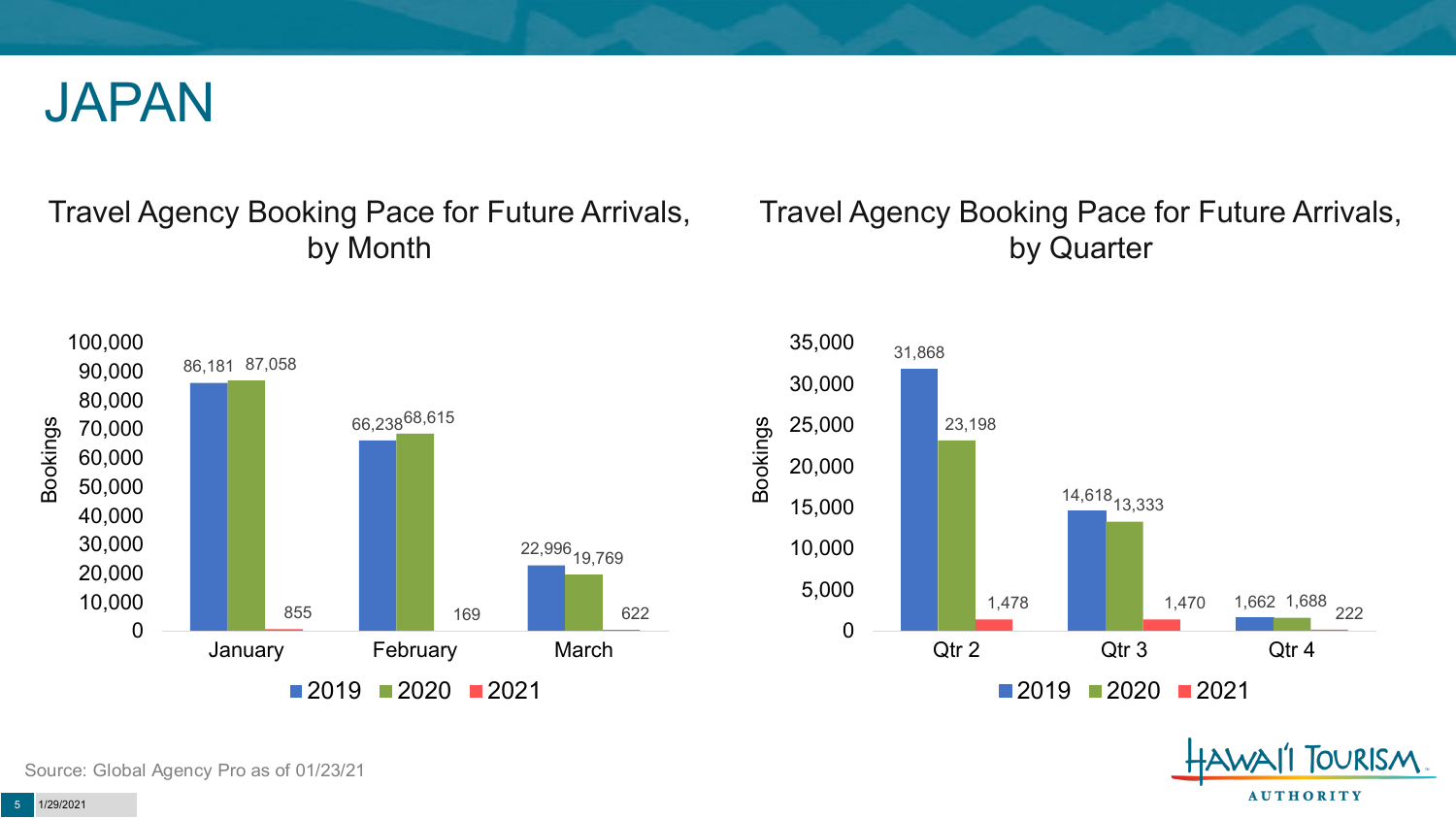## CANADA

#### Travel Agency Booking Pace for Future Arrivals, by Month

#### Travel Agency Booking Pace for Future Arrivals, by Quarter





OURISM.

**AUTHORITY** 

Source: Global Agency Pro as of 01/23/21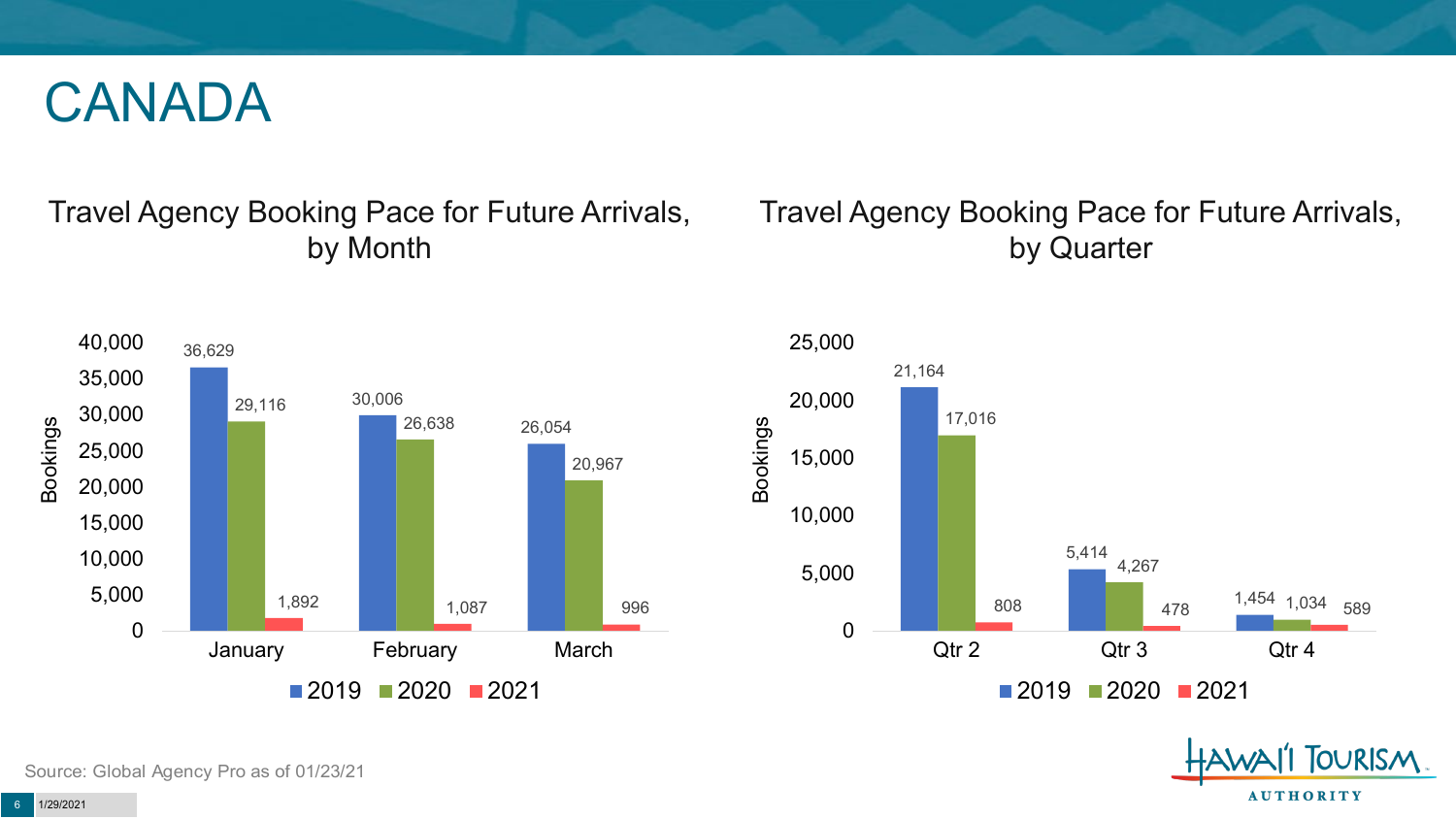## AUSTRALIA

Travel Agency Booking Pace for Future Arrivals, by Month

#### Travel Agency Booking Pace for Future Arrivals, by Quarter





OURISM. **AUTHORITY** 

Source: Global Agency Pro as of 01/23/21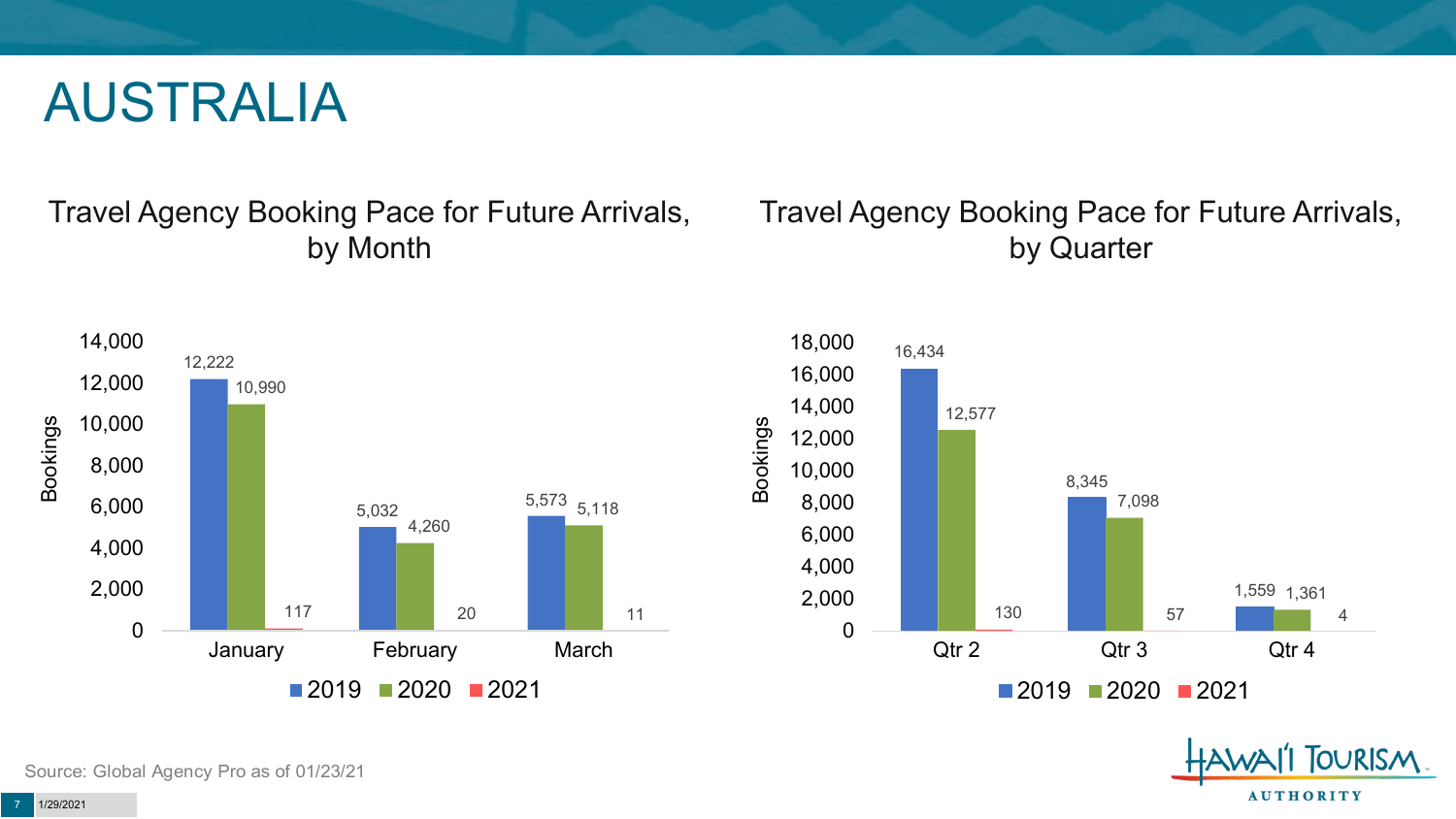# O'ahu by Month 2021



Travel Agency Booking Pace for Future Arrivals Canada





Travel Agency Booking Pace for Future Arrivals Australia





Source: Global Agency Pro as of 01/23/21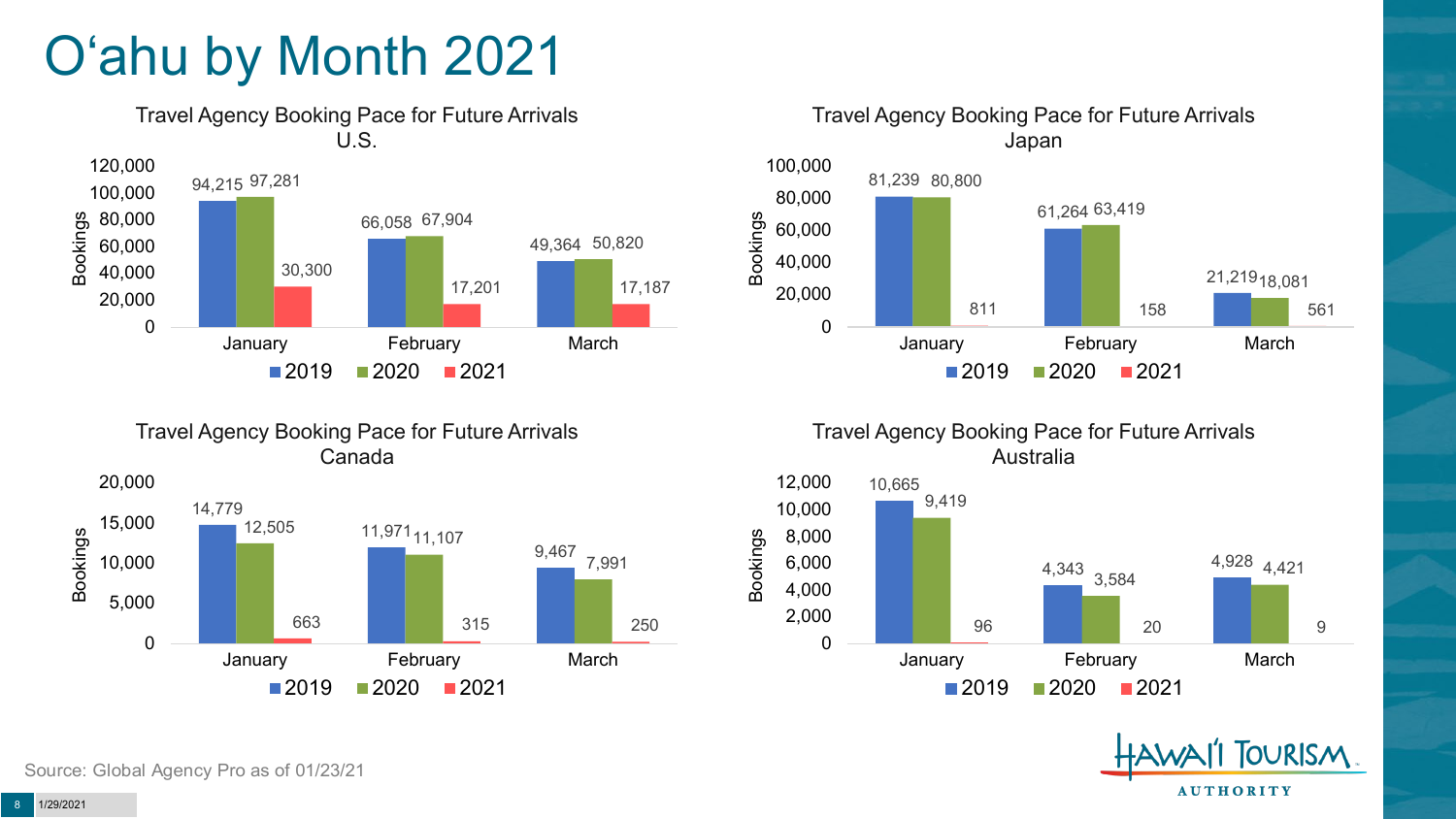# O'ahu by Quarter 2021





Travel Agency Booking Pace for Future Arrivals Australia





Canada 9,840 7,870 10,000 12,000



Travel Agency Booking Pace for Future Arrivals

Source: Global Agency Pro as of 01/23/21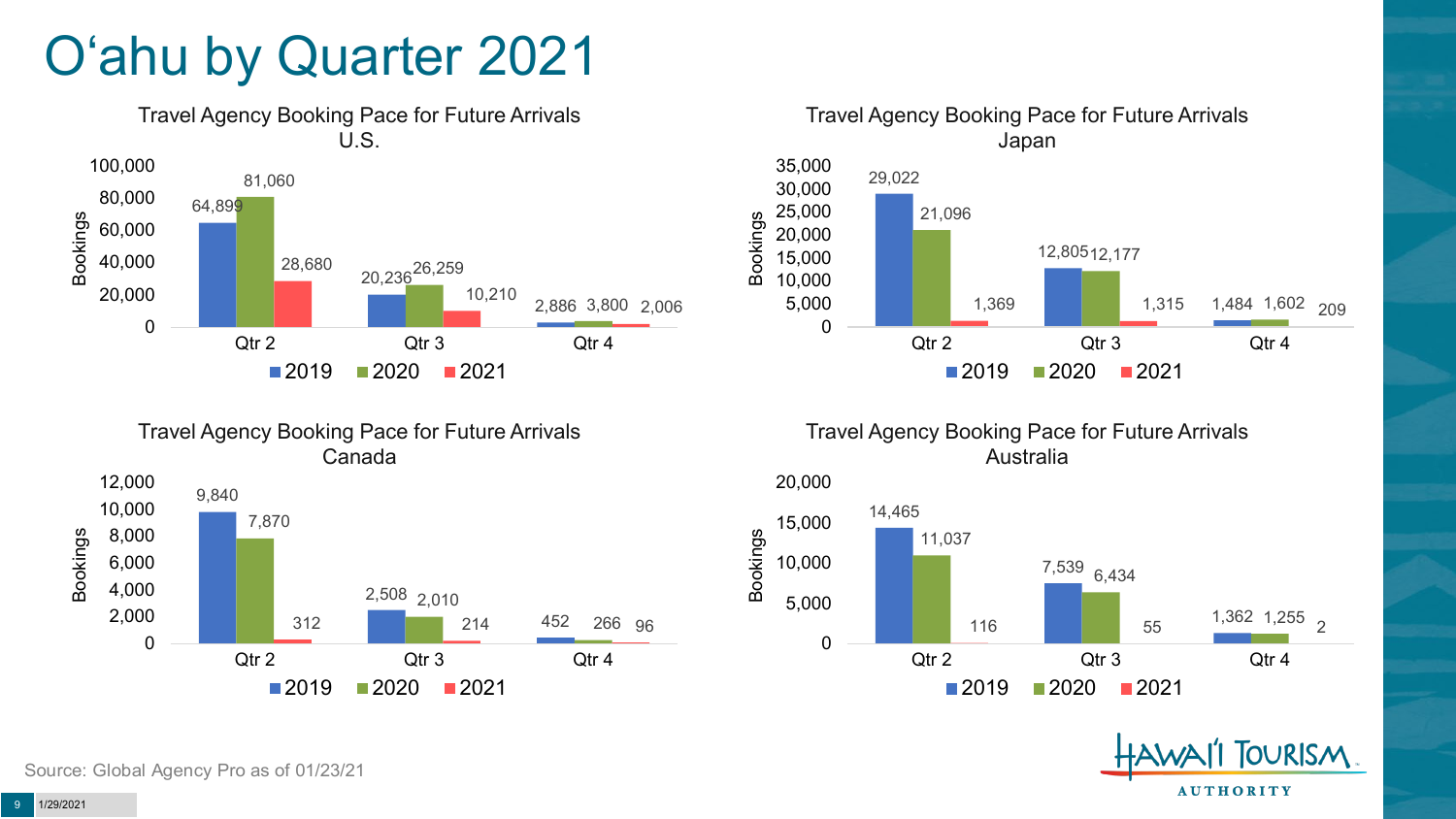# Maui by Month 2021



Travel Agency Booking Pace for Future Arrivals Canada





Travel Agency Booking Pace for Future Arrivals Australia

Bookings



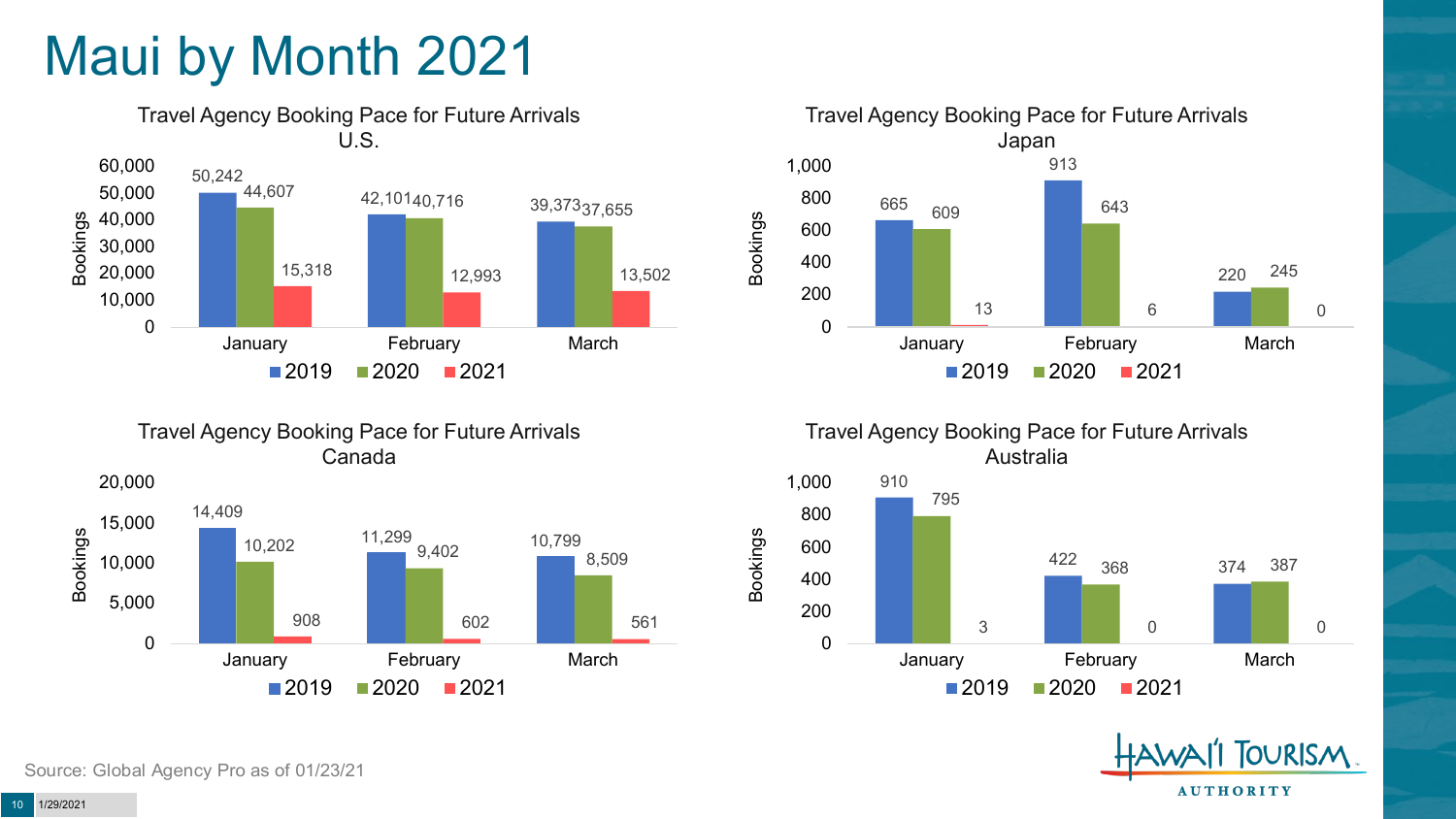## Maui by Quarter 2021







Travel Agency Booking Pace for Future Arrivals Australia



Bookings



Source: Global Agency Pro as of 01/23/21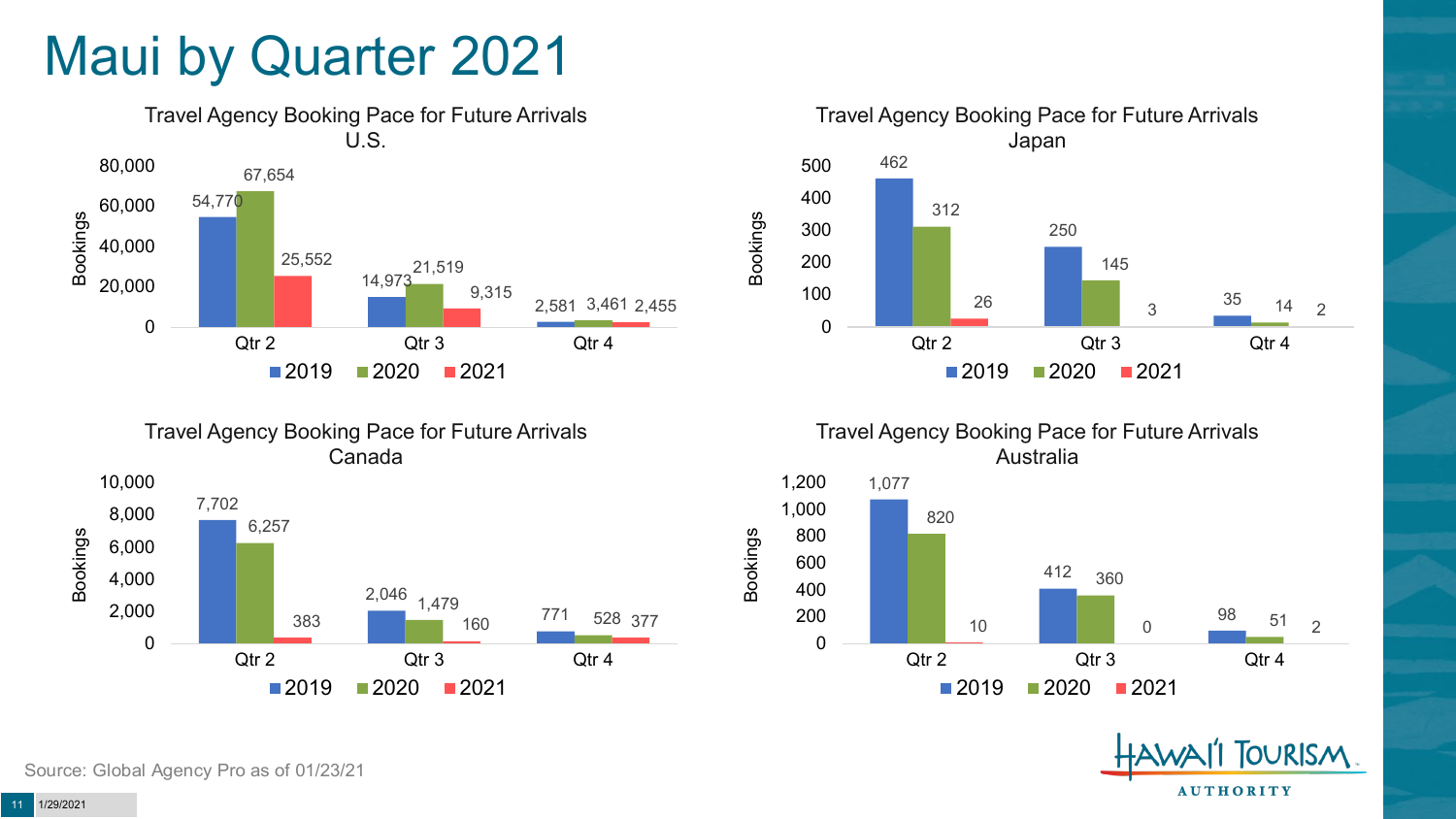# Moloka'i by Month 2021









Bookings

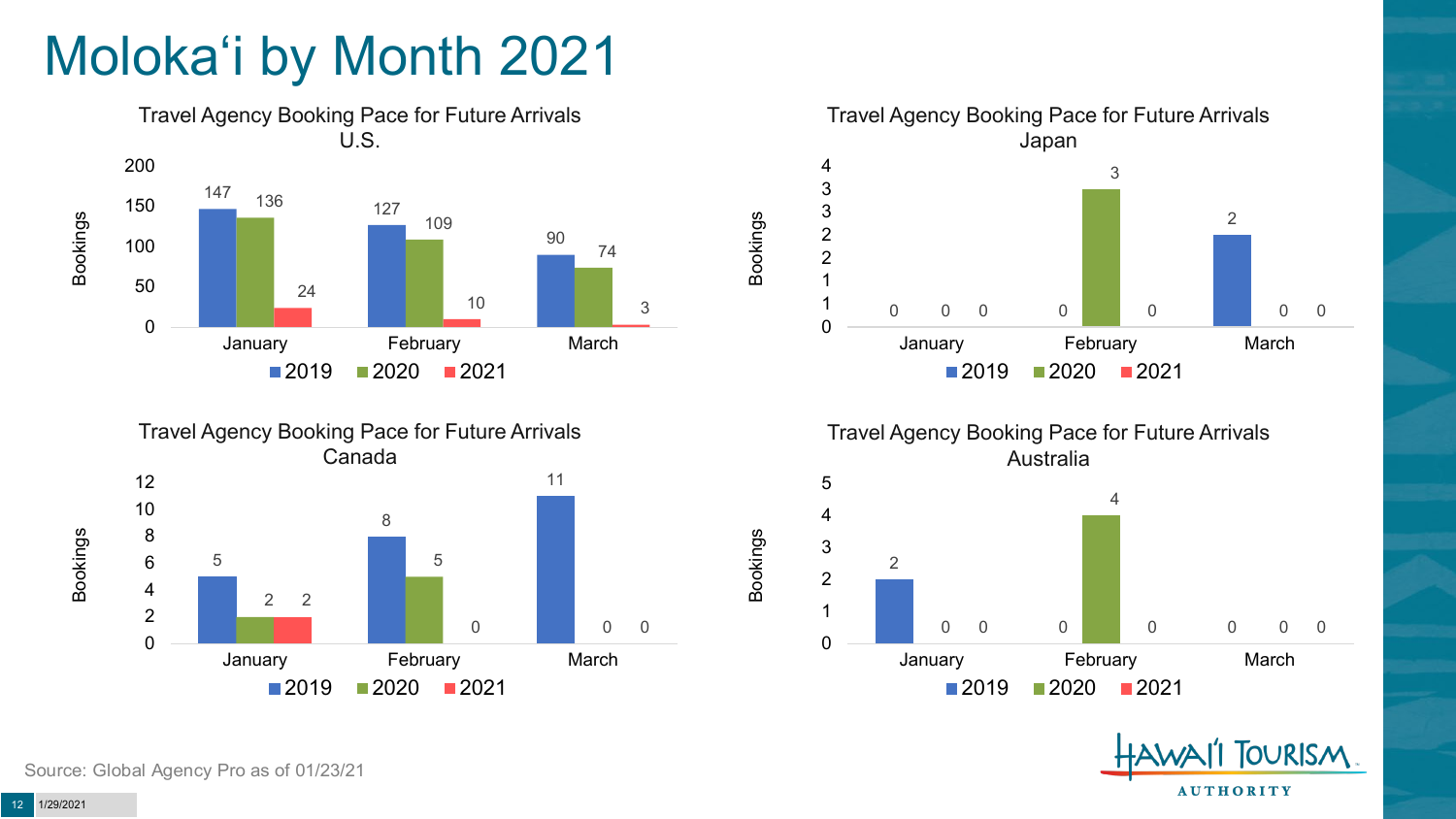# Moloka'i by Quarter 2021











Source: Global Agency Pro as of 01/23/21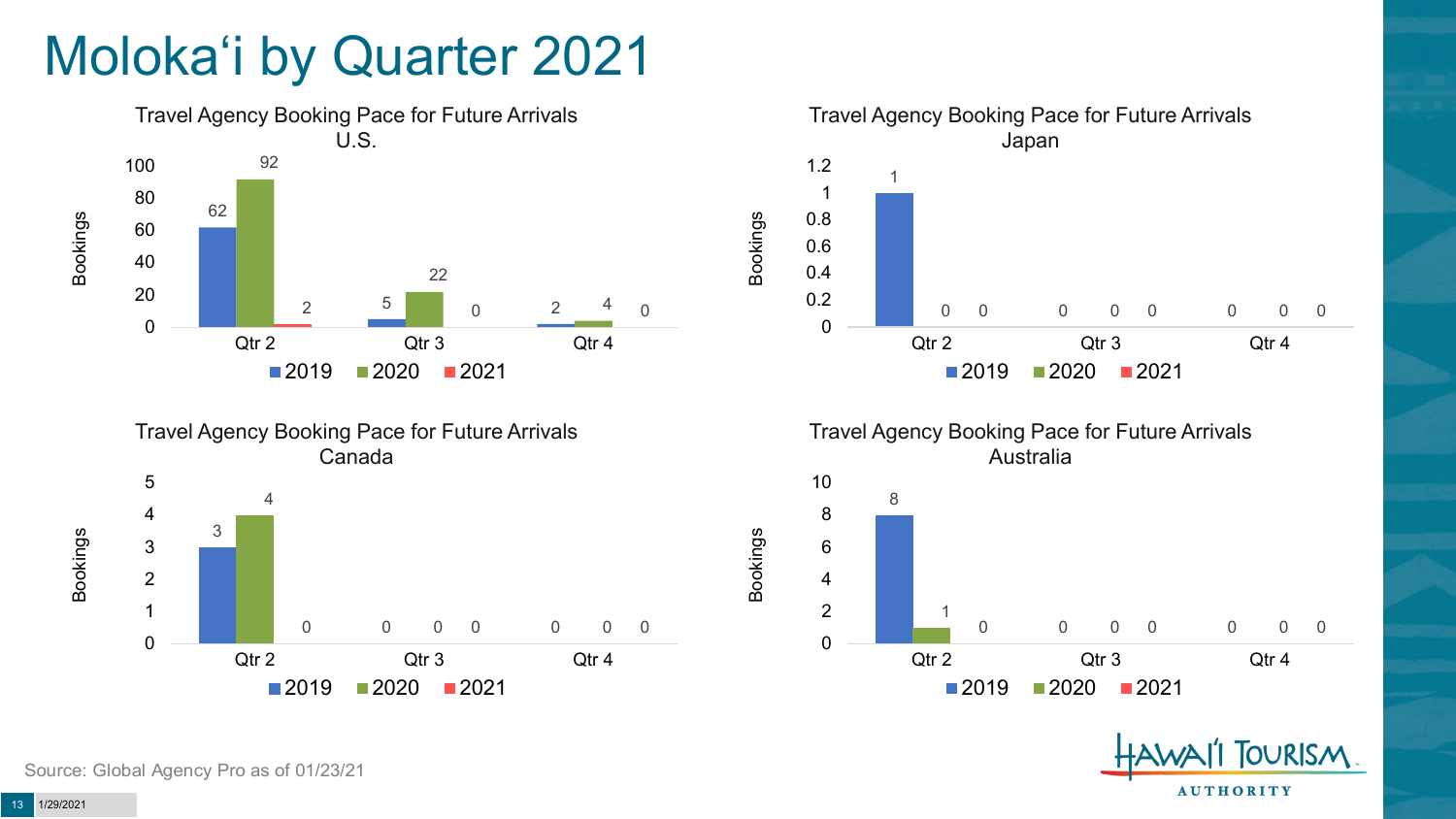# Lāna'i by Month 2021







Travel Agency Booking Pace for Future Arrivals Australia

Bookings



**FOURISM AUTHORITY** 

Source: Global Agency Pro as of 01/23/21

1/29/2021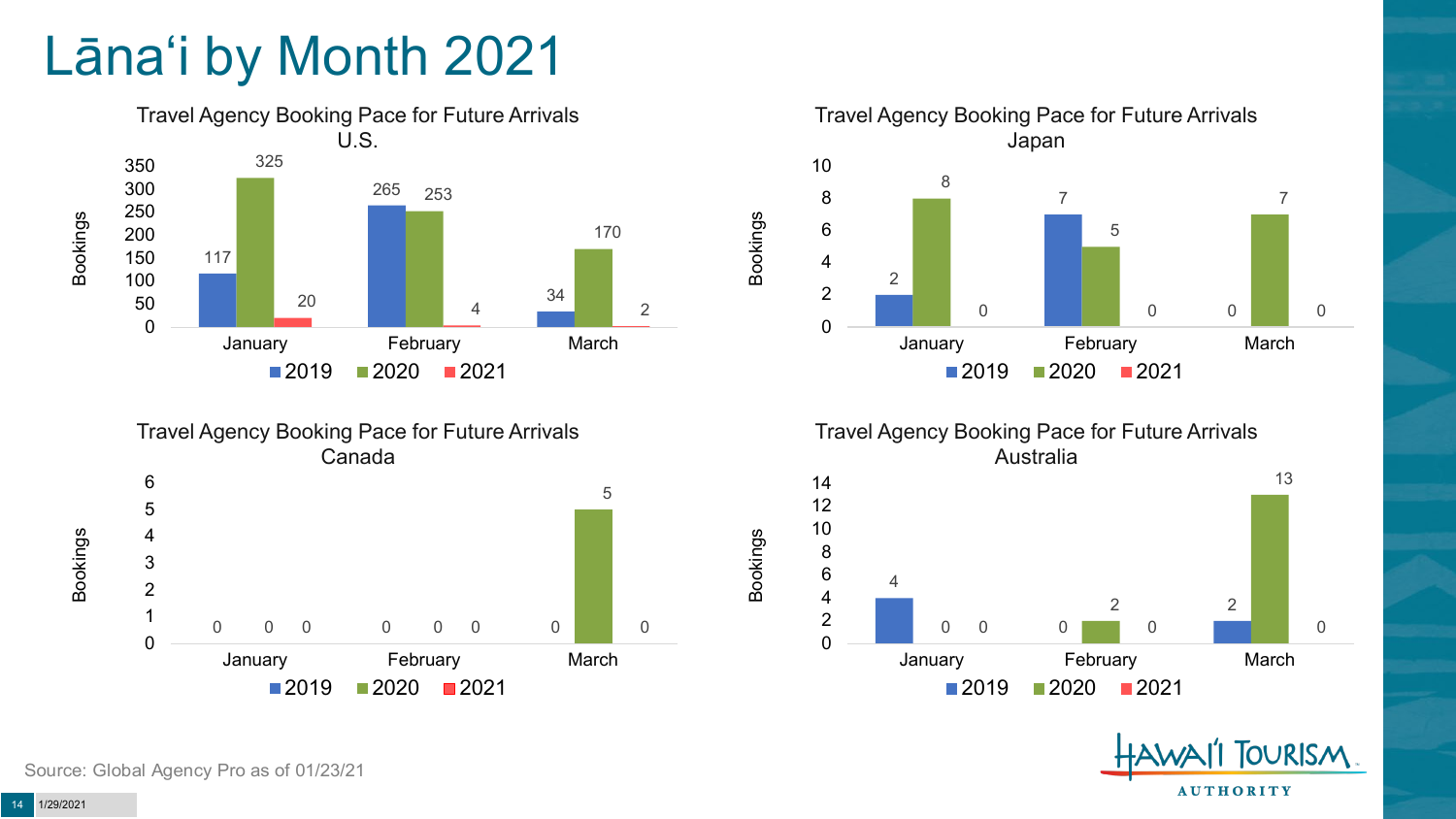## Lāna'i by Quarter 2021









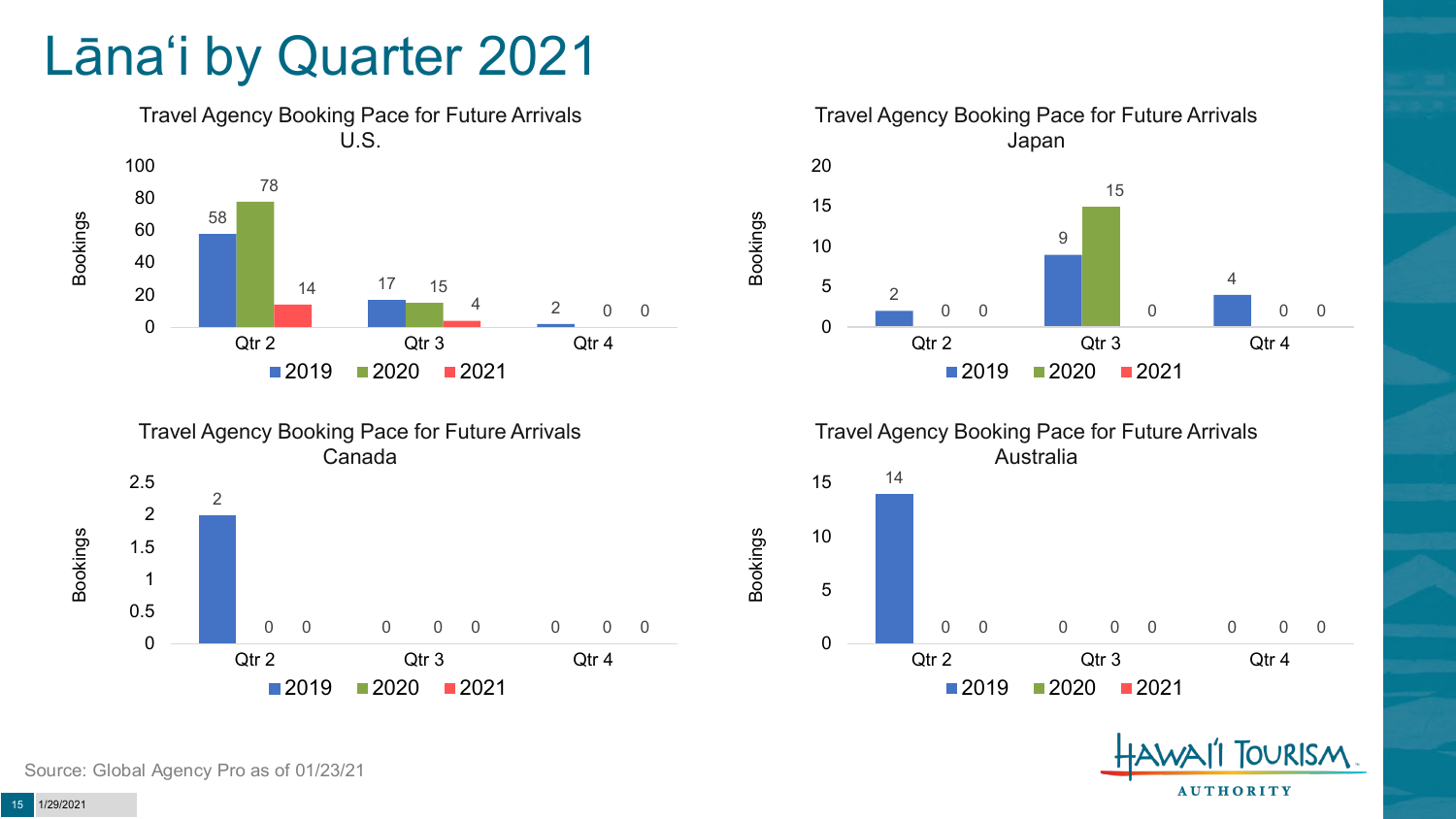# Kaua'i by Month 2021



Travel Agency Booking Pace for Future Arrivals Canada





Travel Agency Booking Pace for Future Arrivals Australia

Bookings



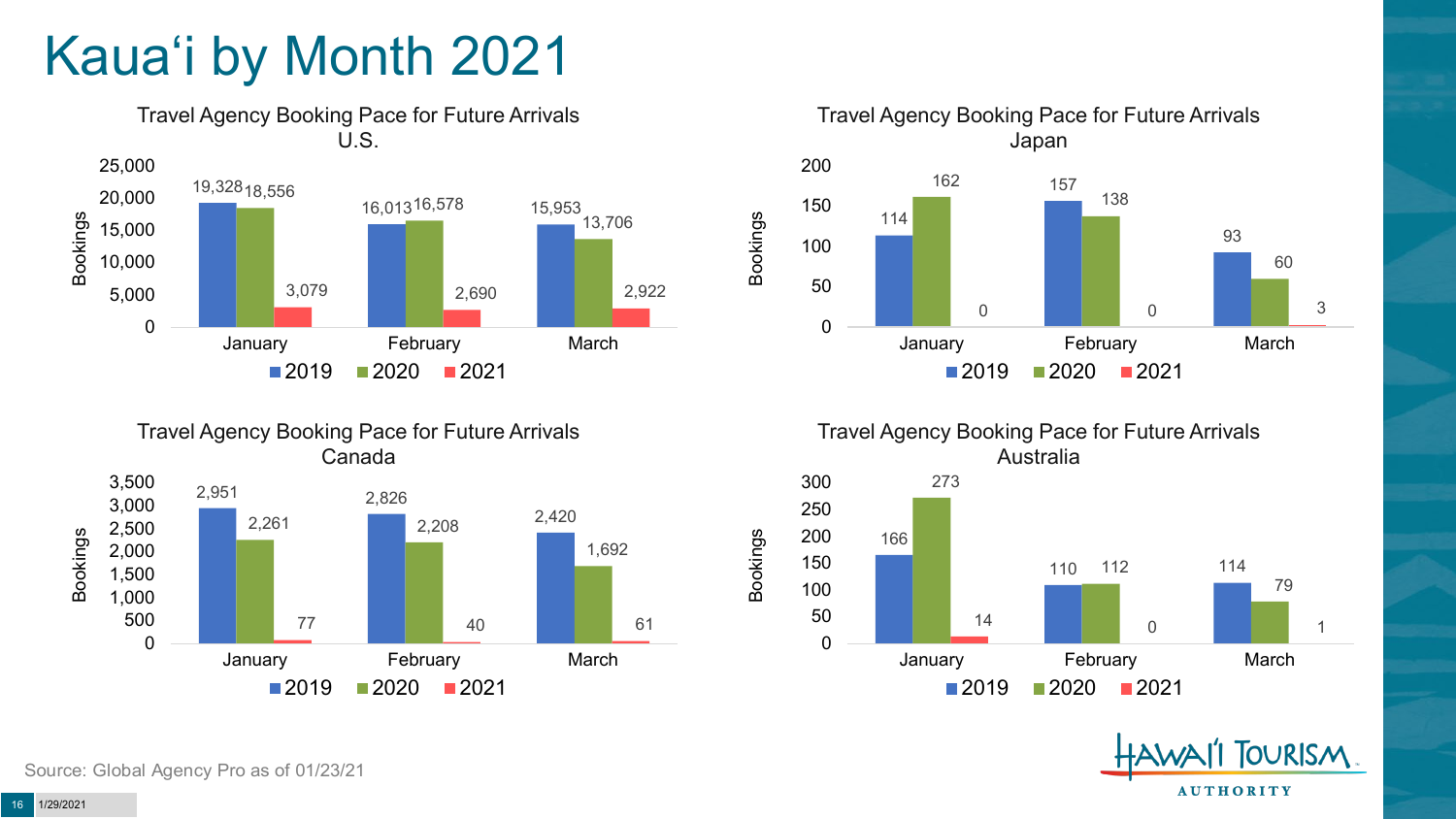# Kaua'i by Quarter 2021







Travel Agency Booking Pace for Future Arrivals Australia

Bookings





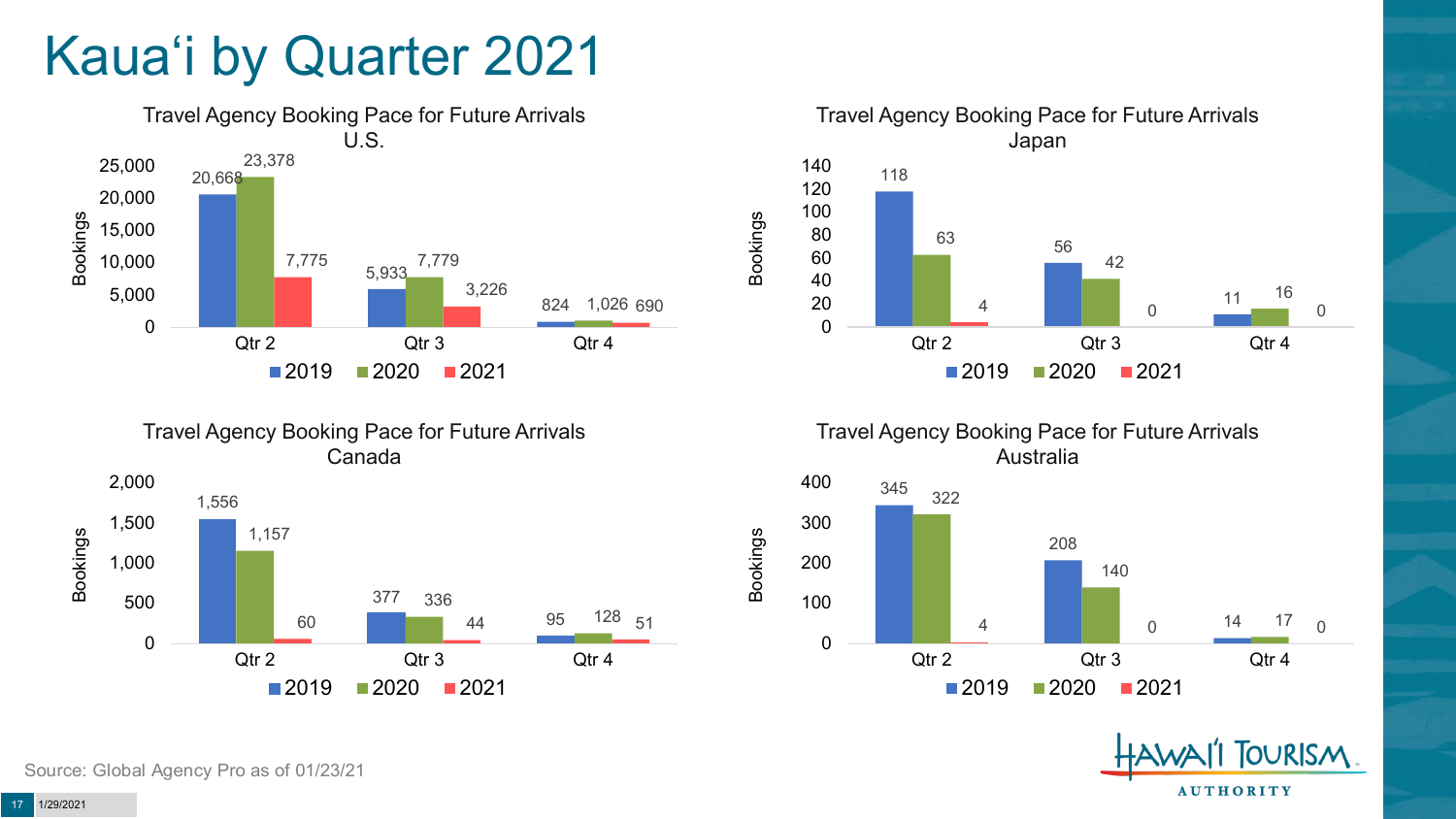# Hawai'i Island by Month 2021







Travel Agency Booking Pace for Future Arrivals Australia

Bookings





Source: Global Agency Pro as of 01/23/21